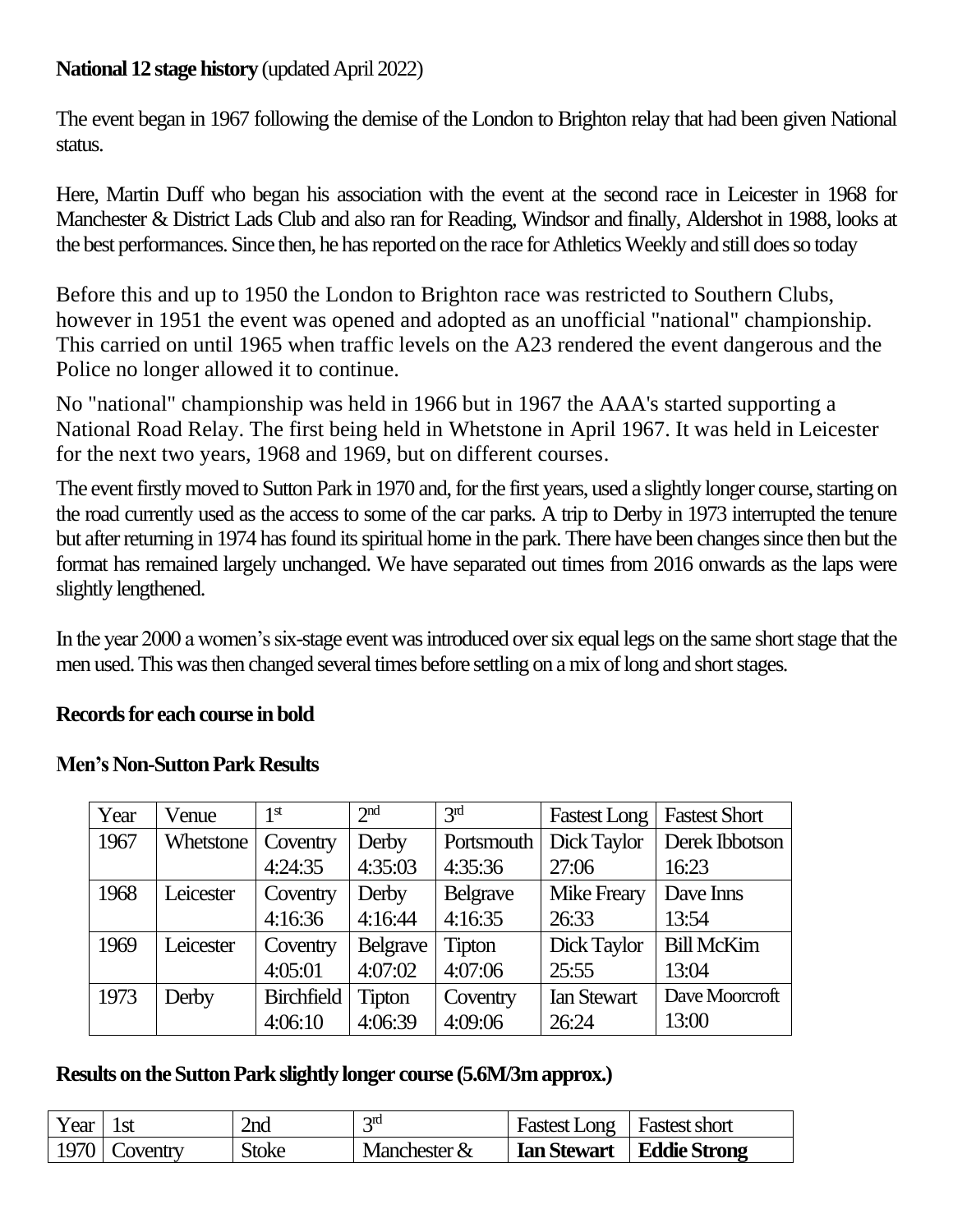|      | 4:13:52           | 4:14:56           | DLC 4:16:06        | 25:13              | 14:26          |
|------|-------------------|-------------------|--------------------|--------------------|----------------|
| 1971 | <b>Birchfield</b> | Coventry          | Tipton $4:13:17$   | Mike Freary        | Dave Moorcroft |
|      | 4:10:58           | 4:11:31           |                    | 25:47              | 14:27          |
| 1972 | <b>Tipton</b>     | <b>Birchfield</b> | Coventry $4:13:41$ | <b>Ricky Wilde</b> | Allan Rushmer  |
|      | 4:13:17           | 4:13:35           |                    | 25:33              | 14:42          |

# **Sutton Park results on the 5.38M (long) and 2.995M(short)**

| Year | 1 <sup>st</sup>   | 2 <sup>nd</sup>   | 3 <sup>rd</sup>         | <b>Fastest long</b>    | <b>Fastest short</b> |
|------|-------------------|-------------------|-------------------------|------------------------|----------------------|
| 1974 | Tipton            | Edinburgh S       | Cardiff                 | <b>Brendan Foster</b>  | Gareth Morgan        |
|      | 4:06:35           | 4:07:06           | 4:07:15                 | 24:28                  | 14:11                |
| 1975 | Gateshead         | Edinburgh S       | Coventry                | <b>Bernie Ford</b>     | <b>Brendan</b>       |
|      | 4:06:11           | 4:06:32           | 4:06:42                 | 24:45                  | <b>Foster 13:58</b>  |
| 1976 | Gateshead         | Liverpool         | <b>Tipton</b>           | Dave Black             | <b>Brendan</b>       |
|      | 4:04:14           | 4:04:51           | 4:08:49                 | 25:00                  | Foster 13:57         |
| 1977 | Gateshead         | Liverpool         | <b>Tipton</b>           | <b>Bernie Ford</b>     | <b>Brendan</b>       |
|      | 4:05:00           | 4:07:41           | 4:09:08                 | 25:03                  | <b>Foster 13:48</b>  |
| 1978 | <b>Tipton</b>     | Aldershot         | Wolverhampton           | <b>Ian Stewart</b>     | <b>Ray Smedley</b>   |
|      | 4:04:49           | 4:07:48           | & B 4:08:01             | (Bir) 24:38            | 13:54                |
| 1979 | Gateshead         | <b>Birchfield</b> | <b>Tipton</b>           | <b>Brendan Foster</b>  | Mike Densley         |
|      | 4:03:25           | 4:4:44            | 4:04:55                 | 24;38                  | 14:09                |
| 1980 | <b>Bristol</b>    | <b>Tipton</b>     | Gateshead               | <b>Bernie Ford</b>     | <b>Barry Smith</b>   |
|      | 4:00:37           | 4:01:51           | 4:03:44                 | 24:41                  | 13:36                |
| 1981 | <b>Tipton</b>     | Aldershot         | <b>Birchfield</b>       | <b>Andy Armitage</b>   | <b>Ian Stewart</b>   |
|      | 4:05:33           | 4:08:10           | 4:10:09                 | 25:11                  | $\text{(Inv)} 13:52$ |
| 1982 | Aldershot         | <b>Tipton</b>     | Gateshead               | Dave Moorcroft         | <b>Barry Smith</b>   |
|      | 4:03:01           | 4:03:11           | 4:03:42                 | 24:27                  | 13:43                |
| 1983 | <b>Birchfield</b> | <b>Tipton</b>     | <b>Staffs Moorlands</b> | <b>Steve Harris</b>    | <b>Ken Newton</b>    |
|      | 4:05:16           | 4:05:50           | 4:08:09                 | 24:56                  | 14:06                |
| 1984 | <b>Tipton</b>     | Gateshead         | <b>Birchfield</b>       | <b>Rich Partridge</b>  | Mike O'Reilly        |
|      | 4:04:43           | 4:06:36           | 4:07:45                 | 25:27                  | 13:59                |
| 1985 | <b>Tipton</b>     | <b>Birchfield</b> | Gateshead               | <b>Jack Buckner</b>    | <b>Billy Dee</b>     |
|      | 4:04:52           | 4:05:09           | 4:07:02                 | 24:51                  | 14:00                |
| 1986 | <b>Tipton</b>     | <b>Birchfield</b> | Gateshead               | <b>Tony Milovsorov</b> | Paul O'Callaghan     |
|      | 4:02:58           | 4:03:38           | 4:04:28                 | 24:59                  | 13:44                |
| 1987 | Gateshead         | <b>Tipton</b>     | <b>Birchfield</b>       | Kevin Forster          | Simon                |
|      | 4:02:56           | 4:04:02           | 4:04:04                 | 25:31                  | Mugglestone 13:55    |
| 1988 | Gateshead         | <b>Birchfield</b> | Coventry                | Craig Mochrie/Geoff    | Mike Hawkins         |
|      | 4:02:01           | 4:02:53           | 4:03:04                 | Turnbull/Paul          | 13:54                |
|      |                   |                   |                         | Jenkins 25:04          |                      |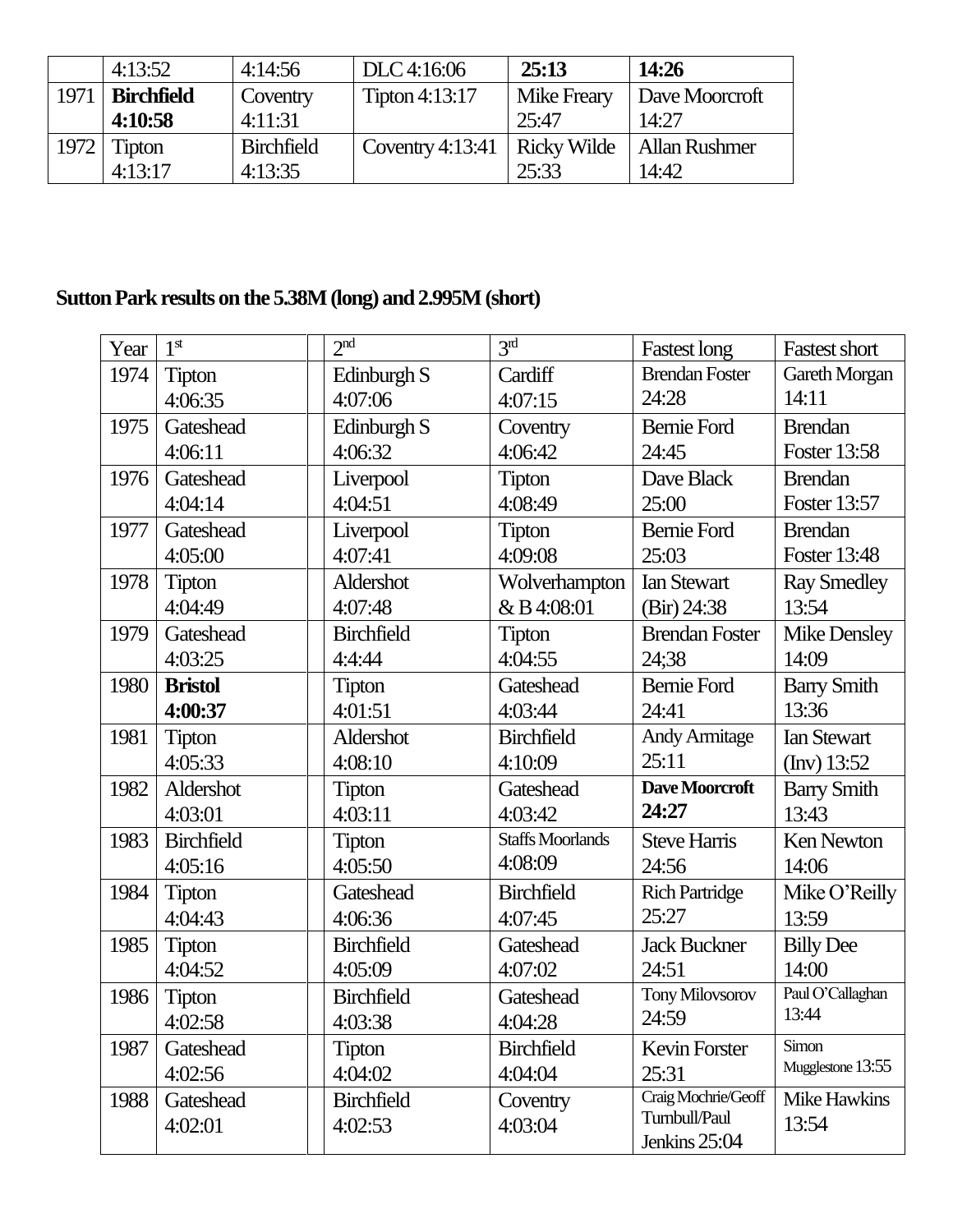| 1989 | <b>Tipton</b>     | Wolverhampton         | Birchfield:       | <b>Eamonn Martin</b>    | Ian Manners/         |
|------|-------------------|-----------------------|-------------------|-------------------------|----------------------|
|      | 4:03:49           | 4:05:00               | 4:05:46           | 25:47                   | Spencer              |
|      |                   |                       |                   |                         | Newport 13:59        |
| 1990 | <b>Tipton</b>     | Wolverhampton         | Coventry          | Paul Evans              | Rob Denmark          |
|      | 4:03:43           | & B 4:07:09           | 4:07:52           | 24:58                   | 13:42                |
| 1991 | <b>Tipton</b>     | Shaftesbury B         | Swansea           | <b>Eamonn Martin</b>    | Richard              |
|      | 4:04:13           | 4:05:57               | 4:06:17           | 25:03                   | Hollingsworth        |
|      |                   |                       |                   |                         | 13:55                |
|      |                   |                       |                   |                         |                      |
| 1992 | <b>Tipton</b>     | Coventry              | Swansea           | <b>Colin Walker</b>     | <b>Rob Denmark</b>   |
|      | 4:04:51           | 4:07:47               | 4:08:08           | 25:07                   | 13:33                |
| 1993 | Shaftesbury       | <b>Boxhill Racers</b> | Swansea           | John Sherban            | Kevin McClus-        |
|      | 4:06:24           | 4:07:01               | 4:07:07           | 25:07                   | ky 13:41             |
| 1994 | Swansea           | <b>Boxhill Racers</b> | <b>Blackheath</b> | Rob Denmark             | <b>Justin Hobbs</b>  |
|      | 4:06:26           | 4:07:28               | 4:07:47           | 24:30                   | 13:40                |
| 1995 | <b>Blackheath</b> | <b>Bingley</b>        | Morpeth           | <b>Justin Hobbs</b>     | <b>Ged Davey</b>     |
|      | 4:03:04           | 4:05:56               | 4:06:10           | 25:54                   | 13:45                |
| 1996 | <b>Bingley</b>    | <b>Tipton</b>         | Cardiff           | <b>Richard Nerurkar</b> | Darius               |
|      | 4:02:06           | 4:06:27               | 4:06:41           | 24:50                   | Burrows/Jon          |
|      |                   |                       |                   |                         | Solly 13:44          |
| 1997 | Salford           | Coventry              | <b>Birchfield</b> | <b>Andrew Pearson</b>   | John Mayock          |
|      | 4:06:37           | 4:06:45               | 4:07:53           | 24:52                   | 13:50                |
| 1998 | <b>Birchfield</b> | Salford               | <b>Tipton</b>     | M Price (Sund)          | <b>Rob Whalley</b>   |
|      | 4:07:06           | 4:09:04               | 4:10:04           | 25:49                   | 13:49                |
| 1999 | <b>Tipton</b>     | Salford               | Morpeth           | Mark Morgan             | <b>Adrian Passey</b> |
|      | 4:06:22           | 4:11:18               | 4:11:4            | 25:34                   | 13:44                |
| 2000 | Salford           | <b>Tipton</b>         | London Irish      | Mark Morgan             | Julius Kimtai        |
|      | 4:08:04           | 4:10:32               | 4:11:39           | 25:56                   | 13:54                |
| 2001 | Tipton            | Belgrave              | Salford           | <b>Mark Miles</b>       | <b>Chris Davies</b>  |
|      | 4:10:27           | 4:10:33               | 4:12:34           | 25:45                   | 14:03                |
| 2002 | Belgrave          | <b>Birchfield</b>     | Morpeth           | Alan Graffin            | Andy Graffin         |
|      | 4:04:51           | 4:11;17               | 4:12:12           | 25:45                   | 14:03                |
| 2003 | Belgrave          | <b>Tipton</b>         | <b>Birchfield</b> | Michael                 | Chris Thompson       |
|      | 4:08:55           | 4:11:02               | 4:12:49           | McCarthy 25:48          | 13:47                |
| 2004 | Aldershot         | <b>Belgrave</b>       | Salford           | Chris Thompson          | <b>Chris Davies</b>  |
|      | 4:10:15           | 4:11:47               | 4:26:31           | 25:27                   | 13:23                |
| 2005 | <b>Belgrave</b>   | <b>Birchfield</b>     | Leeds             | <b>Chris Davies</b>     | <b>Steve Hepples</b> |
|      | 4:08:36           | 4:12:13               | 4:15:59           | 25:21                   | 14:15                |
| 2006 | Newham EB         | Sale                  | Belgrave          | Mo Farah                | Chris Thompson       |
|      | 4:10:08           | 4:11:39               | 4:12:09           | 25:27                   | 14:02                |
| 2007 | Leeds             | Morpeth               | Belgrave          | Jean Ndayisenga         | Nick McCormick       |
|      | 4:11:31           | 4:03:42               | 4:14:43           | 25:21                   | 13:39                |
| 2008 | Leeds             | <b>Notts</b>          | Belgrave          | Jean Ndayisenga         | <b>Andy Baddeley</b> |
|      | 4:09:40           | 4:11:01               | 4:11:59           | 25:33                   | 13:39                |
| 2009 | <b>Belgrave</b>   | Newham EB             | <b>Tipton</b>     | Phil Wicks              | <b>Jonny Taylor</b>  |
|      | 4:04:43           | 4:09:54               | 4:11:48           | 25:13                   | 13:57                |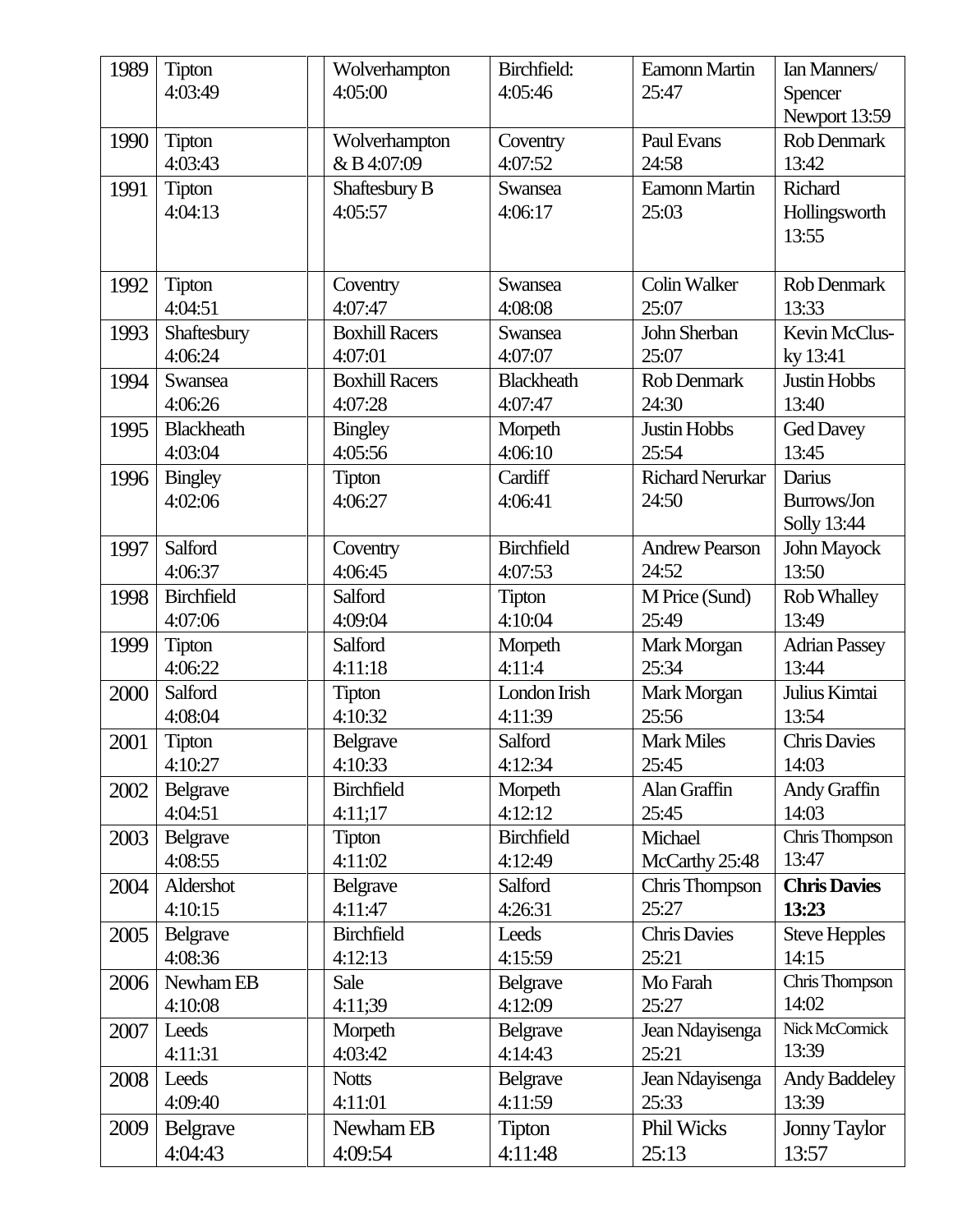|      | $2010$ Newham EB | <b>Tipton</b> | Shettleston  | <b>Moumin Geele</b>  | <b>Bruce Raeside</b>  |
|------|------------------|---------------|--------------|----------------------|-----------------------|
|      | 4:09:12          | 4:11:26       | 4:12:01      | 25:37                | 14:01                 |
| 2011 | <b>Tipton</b>    | Newham EB     | Morpeth      | <b>Phil Nicholls</b> | Nick McCormick        |
|      | 4:10:36          | 4:10:58       | 4:11:02      | 25:48                | 13:49                 |
| 2012 | <b>Tipton</b>    | Leeds         | <b>Notts</b> | Pat Martin           | <b>Ross Murray</b>    |
|      | 4:10:17          | 4:13:12       | 4:14:13      | 26:01                | 14:00                 |
|      | $2013$ Leeds     | Cardiff       | <b>Notts</b> | Joe MacDonald        | <b>Steve Mitchell</b> |
|      | 4:13:10          | 4:14:55       | 4:15:56      | 26:01                | 14:13                 |

### **Shorter course (5.08m/2.69m)**

| $\vert$ Year $\vert$ 1st | $\gamma$ nd | 2 <sup>rd</sup>                            | <b>Fastest Long</b>   Fastest short                               |       |
|--------------------------|-------------|--------------------------------------------|-------------------------------------------------------------------|-------|
|                          |             |                                            | 2014   Leeds   Morpeth   Aldershot   Andy Butchart   Niall Brooks |       |
|                          |             | $\mid$ 3:50:41   3:51:38   3:51:57   24:20 |                                                                   | 12:39 |

## **One off course with Longer long leg (5.5M ?/3.165M)\_**

| Year | 1st     | $\gamma$ nd  | 3rd          | <b>Fastest Long</b> | <b>Fastest short</b> |
|------|---------|--------------|--------------|---------------------|----------------------|
| 2015 | Morpeth | <b>Notts</b> | <b>Leeds</b> | Michael Callegari   | <b>Sam Mitchell</b>  |
|      | 4:21:52 | 4:23:06      | 4:25:34      | 26:41               | 15:01                |

### **Newlonger course (5.38M/3.165M)**

| ပ<br>Year | 1 <sub>st</sub> | 2 <sup>nd</sup>    | 3rd              | <b>Fastest long</b> | <b>Fastest short</b>                    |
|-----------|-----------------|--------------------|------------------|---------------------|-----------------------------------------|
| 2016      | Highgate        | Aldershot          | Bristol & West   | Dewi Griffiths      | <b>Ross Murray</b>                      |
|           | 4:16:30         | 4:17:15            | 4:18:08          | 25:28               | 15:14                                   |
| 2017      | Swansea         | Highgate           | Liverpool        | Dewi Griffiths      | Doug Musson                             |
|           | 4:15:06         | 4:15:56            | 4:20:51          | 25:10               | 14:46                                   |
| 2018      | Tonbridge       | Highgate           | Swansea          | <b>Alex Yee</b>     | Kieran Woods                            |
|           | 4:17:24         | 4:18:56            | 4:19:12          | 24:57               | 15:06                                   |
|           | $2019$ Leeds    | Bristol & West     | Aldershot        | Alex Yee            | <b>Emile Cairess</b>                    |
|           | 4:12:21         | 4:14:33            | 4:14:39          | 25:00               | 14:43                                   |
| 2020      | No race         |                    |                  |                     |                                         |
| 2021      | No race         |                    |                  |                     |                                         |
| 2022      | Tonbridge       | Highgate $4:13:24$ | Bedford & County |                     | Nick Goolab $25:23$ Thomas Keen $15:10$ |
|           | 4:13:11         |                    | 4:14:25          |                     |                                         |

## **MenTop Individual short legs 1974-2013**

| Pos Name Club |                                      | <b>Time Date</b> |  |
|---------------|--------------------------------------|------------------|--|
|               | 1 Chris Davies Telford 13.23 2004    |                  |  |
|               | 2 Rob Denmark Basildon 13.33 1992    |                  |  |
|               | 3 Barry Smith Gateshead 13.36 1980   |                  |  |
|               | 4 Brendan Foster Gateshead13.37 1976 |                  |  |
|               | 5 Andy Baddeley Harrow 13:39 2008    |                  |  |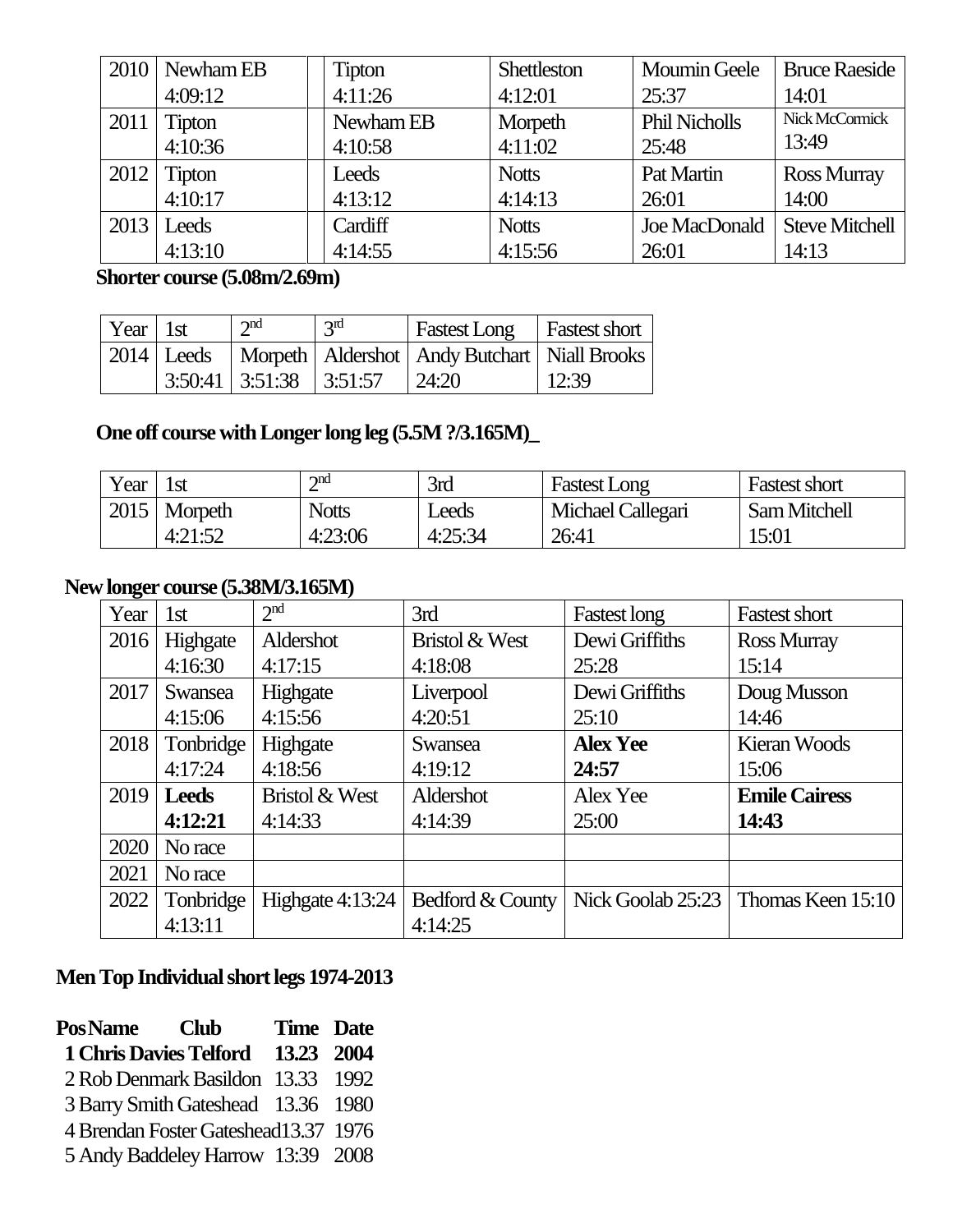| Nick McCormick                   | 13:39 | 2007 |
|----------------------------------|-------|------|
| 7 Ian Hamer Swansea              | 13.40 | 1992 |
| <b>Justin Hobbs Cardiff</b>      | 13.40 | 1994 |
| 9 Kev McClusky Copeland13.41     |       | 1993 |
| 10 Paul O'Callaghan W&B13.44     |       | 1986 |
| 11 Darius Burrows Bir            | 13.44 | 1996 |
| 12 Jon Solly Herne Hill          | 13.44 | 1996 |
| 13 Adrian Passe B&R              | 13.44 | 1999 |
| 14 Ged Davey Sale                | 13.45 | 1995 |
| 15 David Heath Blackheath        | 13:47 | 1999 |
| 16 Chris Thompson AFD            | 13.47 | 2003 |
| 17 Rich Hollingsworth Notts13.49 |       | 1992 |
| 18 Darren Mead Belgrave          | 13.49 | 1994 |
| 19 Rich Whalley Stoke            | 13.49 | 1998 |
| 20 Mark Miles Belgrave           | 13.49 | 1999 |
| <b>Nick McCormick Morp</b>       | 13.49 | 2011 |

# **Top Individual menlong legs 1974-2013**

| <b>Name</b>                        | <b>Club</b> | Time  | <b>Date</b> |
|------------------------------------|-------------|-------|-------------|
| <b>1 Dave Moorcroft Cov G</b>      |             | 24.27 | 1982        |
| 2 Brendan Foster Gates             |             | 24.28 | 1974        |
| 3 Rob Denmark Basildon             |             | 24.30 | 1994        |
| <b>4 Nick Rose Bristol</b>         |             | 24.36 | 1979        |
| 5 Ian Stewart Tipton               |             | 24.38 | 1978        |
| 6 Bernie Ford AFD                  |             | 24.42 | 1980        |
| 7 Eamonn Martin Basildon 24.47     |             |       | 1989        |
| 8 Alistair Hutton Edinb S          |             | 24.50 | 1982        |
| 9 Richard Nerurkar Bingley24.50    |             |       | 1996        |
| 10 Julian Goater Shaftesbury 24.51 |             |       | 1979        |
| 11 Jack BucknerCharnwood24.51      |             |       | 1985        |
| 12 Andrew Pearson Long             |             | 24.52 | 1997        |
| 13 Steve Jones Bristol             |             | 24.53 | 1980        |
| 14 Steve Kenyon Bolton             |             | 24.54 | 1979        |
| 15 Justin Hobbs Cardiff            |             | 24.54 | 1995        |
| 16 Dave Black S Heath              |             | 24.56 | 1974        |
| 17 Steve Harris Shaftesbury 24.56  |             |       | 1983        |
| 18 Paul Evans Belgrave             |             | 24.58 | 1990        |
| 19 Tony Milovsorov Tipton 24.59    |             |       | 1986        |
| 20 Glyn Tromans Coventry 24.59     |             |       | 1997        |

# **Top Ten teams on 1974-2013 course**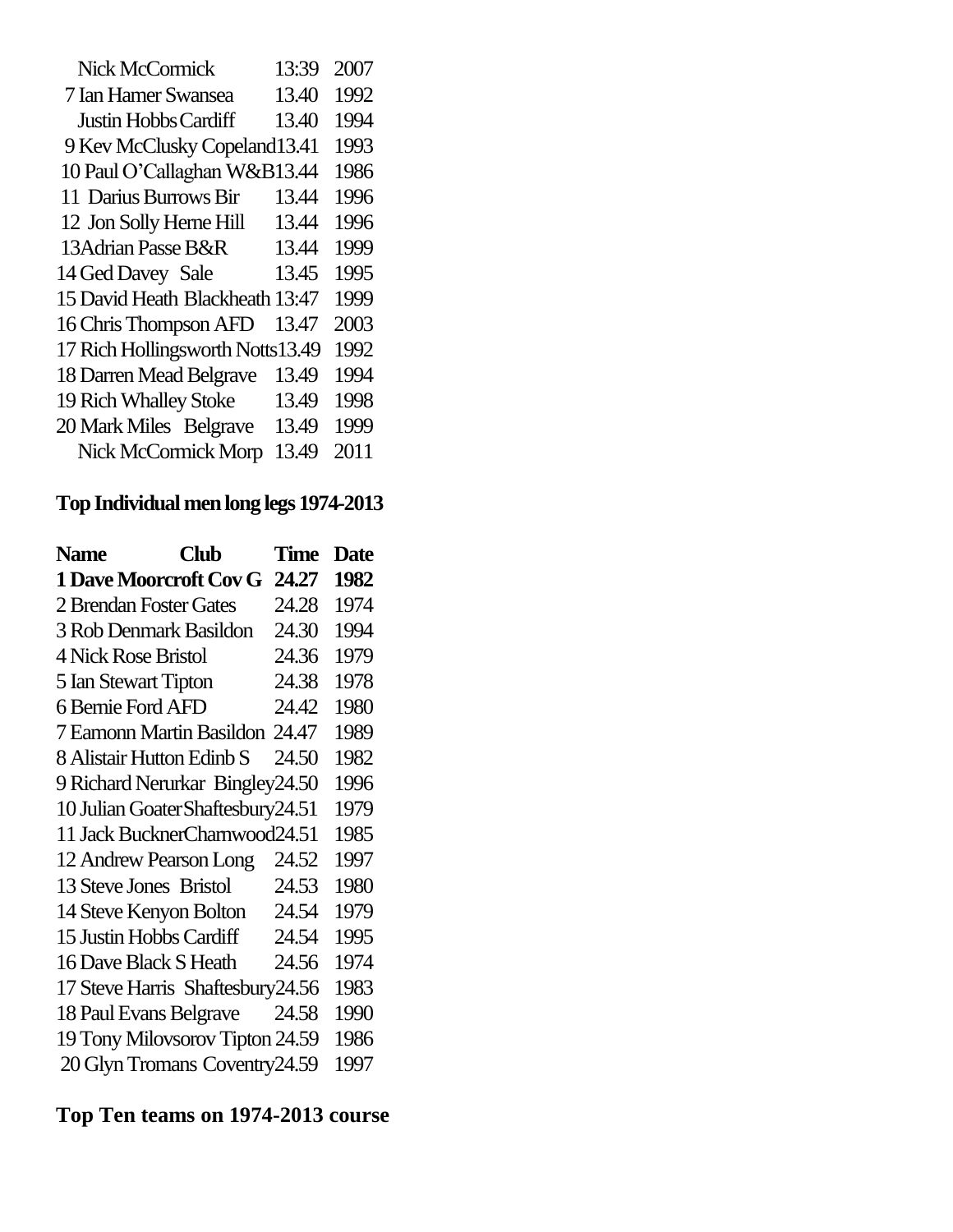|   | <b>Bristol</b>    | 4-00.37     | 1980 |
|---|-------------------|-------------|------|
| 2 | Tipton            | 4-01.51     | 1980 |
| 3 | Gateshead         | 4-02.01     | 1988 |
| 4 | <b>Bingley</b>    | 4-02.06     | 1996 |
| 5 | <b>Birchfield</b> | $4 - 02.53$ | 1988 |
|   | 6 Aldershot       | 4-03.01     | 1982 |
|   | 7 Coventry        | 4-03.04     | 1988 |
|   | 8 Blackheath      | 4-03.04     | 1995 |
|   | 9 Belgrave        | 4-04.51     | 2002 |
|   | 10 W & B          | 4-05.00     | 1989 |

# **MenTop Individual short legs 2014-present**

| <b>Emile Cairess (Leeds)</b>     | 14:43 | 2019 |
|----------------------------------|-------|------|
| Doug Musson (Notts)              | 14:46 | 2017 |
| Dan Jarvis (Liv)                 | 14:54 | 2019 |
| Matt Bergin (Bed C)              | 14:57 | 2019 |
| Ciaran Lewis (Card)              | 15:00 | 2019 |
| Sam Mitchell (Notts)             | 15:01 | 2015 |
| Tom Marshall (Cardiff)           | 15:01 | 2017 |
| Osama Meslek (Leeds)             | 15:03 | 2019 |
| Kieran Wood (C&C)                | 15:06 | 2018 |
| Chris Parr (Gate)                | 15:08 | 2015 |
| Jonny Hay (Aldershot)            | 15:09 | 2017 |
| Thomas Keen (C&C)                | 15:10 | 2022 |
| Don Brown (Ton)                  | 15:11 | 2019 |
| Carl Hardman Salford)            | 15:11 | 2017 |
| Matthew Jackson (Liverpool 15:14 |       | 2016 |
| Ross Murray (Gateshead)          | 15;14 | 2016 |
| Ossama Meslek (Leeds)            | 15;15 | 2017 |
| Phil Nicholls (W&B)              | 15:15 | 2015 |
| Guy Smith (Swansea)              | 15:16 | 2015 |
| Jonathan Tobin (Swansea) 15:16   |       | 2017 |

# **Top Individual menlong legs 2014 to present**

| <b>Alex Yee (Kent)</b>         | 24:57 | 2018 |
|--------------------------------|-------|------|
| Alex Yee (Kent)                | 25:00 | 2019 |
| Dewi Griffiths (Swansea) 25:06 |       | 2019 |
| Dewi Griffiths (Swansea) 25:10 |       | 2017 |
| Nick Goolab Belgrave 25:23     |       | 2022 |
| Alex Lepretre Highgate) 25:25  |       | 2022 |
| Dewi Griffiths (Swansea) 25:28 |       | 2016 |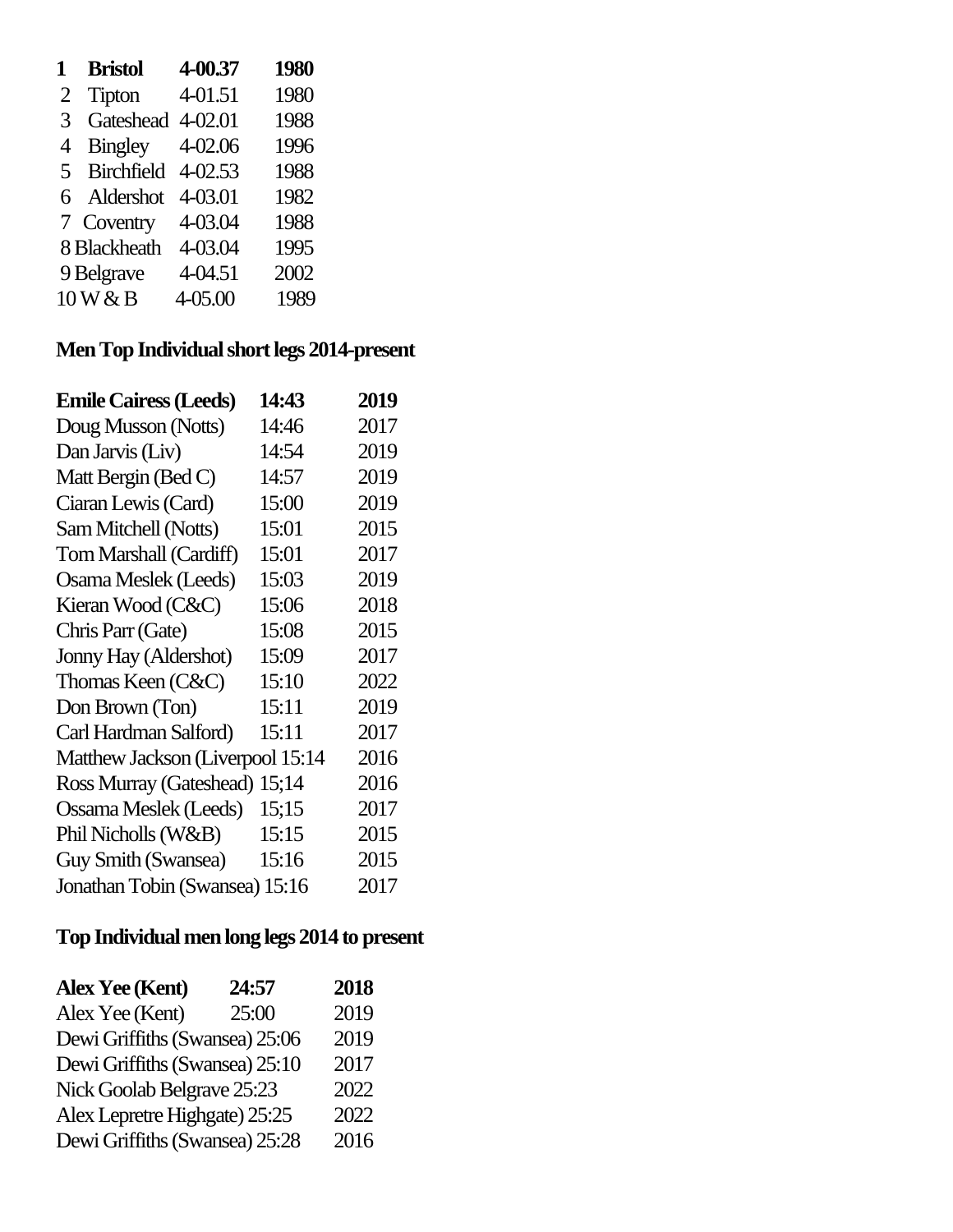| Barclay Izzard (Derby) 25:33  |       | 2022 |
|-------------------------------|-------|------|
| Jake Smith (Cardiff) 25:33    |       | 2019 |
| Andy Vernon (Aldershot) 25:34 |       | 2019 |
| Alex Yee (Kent)               | 25:37 | 2017 |

# **Top Teams 2014-present**

| 1 Leeds              | 4:12:21 | 2019 |
|----------------------|---------|------|
| 2 Tonbridge          | 4:13:11 | 2022 |
| 3 Highgate           | 4:13:24 | 2022 |
| 4 Bedford & C        | 4:14:25 | 2022 |
| 5 Swansea            | 4:15:06 | 2017 |
| 6 Bristol & West     | 4:15:31 | 2022 |
| 7 Highgate           | 4:16:30 | 2016 |
| 8 Leeds              | 4:16:47 | 2022 |
| 9 Hercules Wimbledon | 4:17:00 | 2022 |
| 10 Aldershot F&D     | 4:17:15 | 2016 |
| 11 Tonbridge         | 4:17:24 | 2018 |

# **Women's Results – Sutton Park (6x2.995M)**

| Year | 1 <sup>st</sup>   | 2 <sub>nd</sub>   | 3rd                       | Fastest                |
|------|-------------------|-------------------|---------------------------|------------------------|
| 2000 | Shaftesbury       | <b>Birchfield</b> | <b>Tipton</b>             | <b>Hayley Yelling</b>  |
|      | 1:40:33           | 1:42:10           | 1:44:00                   | 15:58                  |
| 2001 | Charnwood         | Sale              | Shaftesbury               | <b>Hayley Yelling</b>  |
|      | 1:42:47           | 1:42:49           | 1:43:12                   | 15:47                  |
| 2002 | <b>Bristol</b>    | Shaftesbury       | Liverpool                 | Lucy Elliott           |
|      | 1:39:22           | 1:41:32           | 1:43:29                   | 15:55                  |
| 2003 | Sale              | Windsor S E&H     | Chester-Le-Street         | <b>Hayley Yelling</b>  |
|      | 1:41:00           | 1:44:56           | 1:45:32                   | 15:59                  |
| 2004 | Coventry          | <b>Tipton</b>     | Shaftesbury               | <b>Helen Clitheroe</b> |
|      | 1:42:46           | 1:43:13           | 1:45:51                   | 15:41                  |
| 2005 | Bristol & West    | Shaftesbury       | City of Glasgow           | <b>Katie Reed</b>      |
|      | 1:43:32           | 1:45:04           | 1:45:09                   | 15:42                  |
| 2006 | Chester-Le-Street | Winchester &D     | <b>Bristol &amp; West</b> | <b>Hattie Dean</b>     |
|      | 1:44:12           | 1:44:42           | 1:44:49                   | 16:16                  |
| 2007 | Charnwood         | Aldershot         | Chester-Le-Street         | <b>Steph Twell</b>     |
|      | 1:41:14           | 1:41:23           | 1:41:56                   | 15:57                  |
| 2008 | Aldershot         | Chester-Le-Street | Winchester &D             | <b>Juliet Potter</b>   |
|      | 1:41:48           | 1:41:52           | 1:44:45                   | 16:06                  |
| 2009 | Charnwood         | Aldershot         | <b>Bristol &amp; West</b> | <b>Steph Twell</b>     |
|      | 1:38:14           | 1:38:21           | 1:40:44                   | 15:15                  |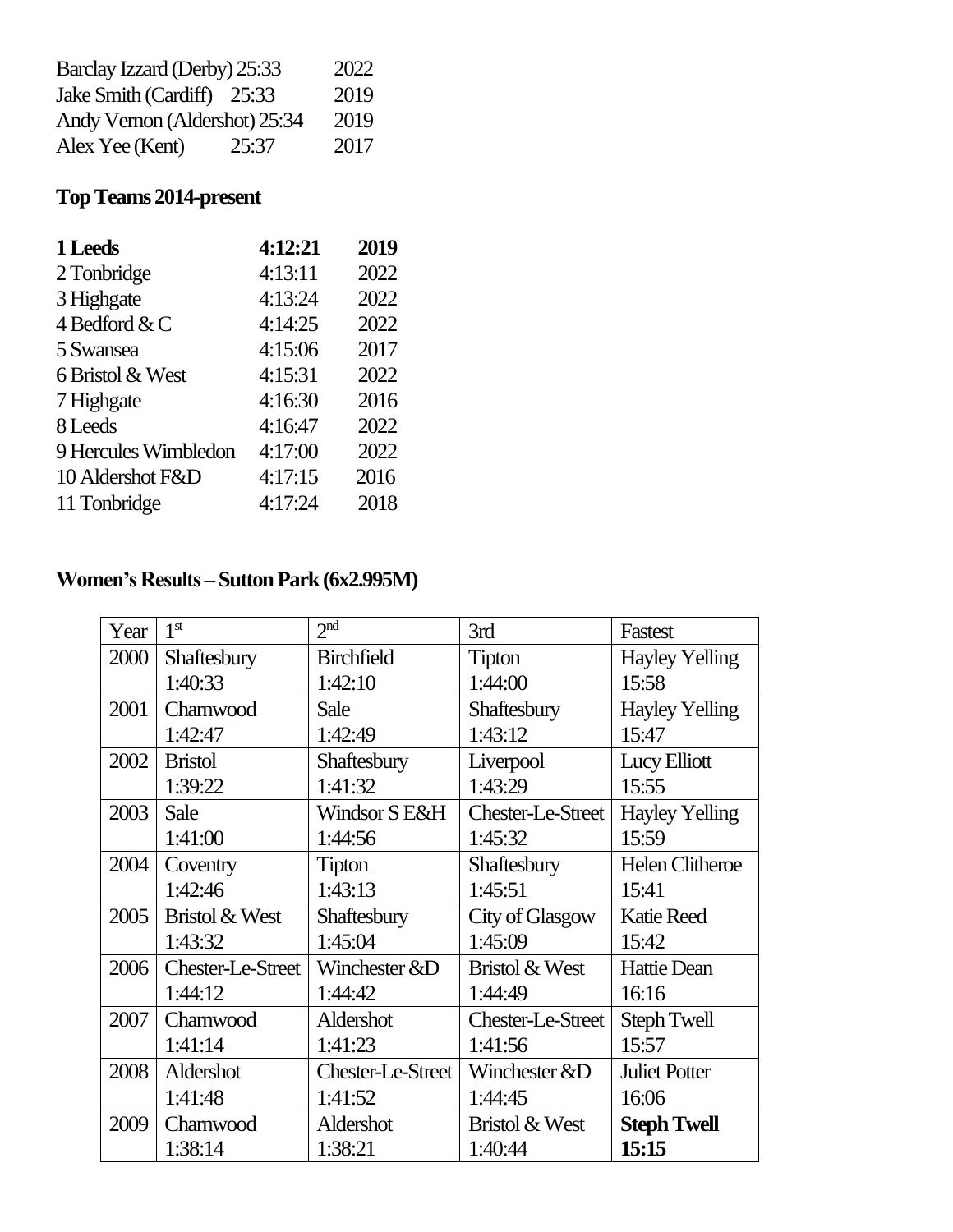| 2011 | Aldershot               | Charnwood      | Swansea           | <b>Charlotte Purdue</b> |
|------|-------------------------|----------------|-------------------|-------------------------|
|      | 1:41:21                 | 1:45:46        | 1:47:25           | 15:23                   |
|      | 2012   <b>Aldershot</b> | <b>Swansea</b> | Leeds             | <b>Charlotte Purdue</b> |
|      | 1:36:30                 | 1:41:27        | 1:42:43           | 15:29                   |
| 2013 | Aldershot               | Bristol & West | <b>Birchfield</b> | Katrina Wootton         |
|      | 1:37:56                 | 1:44:13        | 1:45:00           | 15:39                   |

#### **Shorter course (6x2.69M)**

| Year $\vert$ 1st |         | $\gamma$ nd       | 2 <sub>nd</sub> | Fastest                                                      |
|------------------|---------|-------------------|-----------------|--------------------------------------------------------------|
|                  |         |                   |                 | 2014   Aldershot   Swansea   Bristol & West   Emelia Gorecka |
|                  | 1:27:00 | 1:29:28   1:32:03 |                 | 13:51                                                        |

### **Longer course (2x5.38M, 4x3.165M)**

| Year | 1st              | 2nd                       | 3rd                     | <b>Fastest long</b>      | <b>Fastest short</b>   |
|------|------------------|---------------------------|-------------------------|--------------------------|------------------------|
| 2015 | Aldershot        | <b>Bristol &amp; West</b> | Swansea                 | Emelia Gorecka           | Laura                  |
|      | 2:13:49          | 2:16:44                   | 2:17:01                 | 29:53                    | Weightman              |
|      |                  |                           |                         |                          | 16:44                  |
| 2016 | <b>Aldershot</b> | Leeds                     | Cambridge & Coleridge   | <b>Steph Twell</b>       | <b>Susan Partridge</b> |
|      | 2:08:44          | 2:13:41                   | 2:16:32                 | 28:31                    | 17:01                  |
| 2017 | Leeds            | <b>Swansea</b>            | Winchester              | Verity Ockenden          | <b>Kate Maltby</b>     |
|      | 2:12:44          | 2:16:21                   | 2:16:35                 | 29:45                    | 16:38                  |
| 2018 | Leeds            | Cambridge<br>$\&$         | Rotherham               | <b>Tracy Barlow</b>      | Julia Patermain        |
|      | 2:11:27          | Coleridge                 | 2:15:45                 | 29:07                    | 17:02                  |
|      |                  | 2:14:19                   |                         |                          |                        |
| 2019 | Leeds            | Herne Hill                | <b>Birchfield</b>       | <b>Anna-Emilie</b>       | Katie Snowden          |
|      | 2:10:40          | 2:11:31                   | 2:12:06                 | <b>Moller</b>            | 17:02                  |
|      |                  |                           |                         | 28:01                    |                        |
| 2020 | No race          |                           |                         |                          |                        |
| 2021 | No race          |                           |                         |                          |                        |
| 2022 | Salford          | Highgate $2:18:12$        | Basingstoke & Mid Hants | Eleanor<br><b>Bolton</b> | Gemma<br><b>Steel</b>  |
|      | 2:14:27          |                           | 2:18:55                 | 29;40                    | 7:17                   |

#### **Top individual legs(2000-2013)**

- **1 Steph Twell AFD 15:15 2009**
- 2 Steph Twell AFD 15:22 2010
- 3 Charlotte PurdueAFD 15.23 2011
- 4 Charlotte Purdue AFD 15:29 2012
- 5 Charlotte Purdue AFD 15:31 2009
- 6 Katrina Wootton Bed C15:38 2009
- 7 Katrina Wootton CovG15:39 2013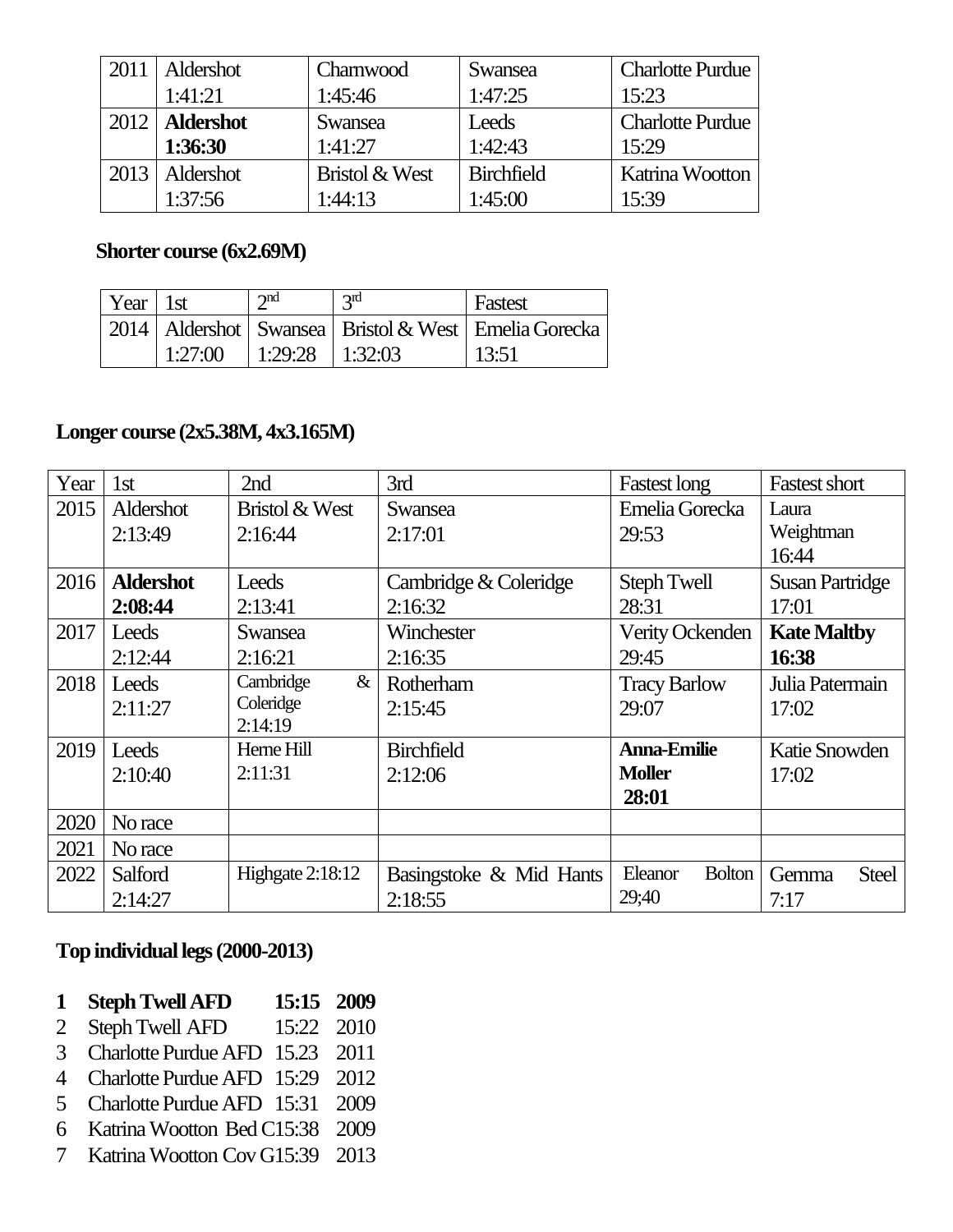- 8 Helen Clitheroe Preston 15:41 2004 Lauren Howarth Leigh 15.41 2011
- 10 Katie Reed B&W 15:42 2005

#### **Top women's teams on present course 2014 to present**

| 1 Aldershot F&D                 | 2:08:44 | 2016 |
|---------------------------------|---------|------|
| 2 Leeds                         | 2:10:40 | 2019 |
| 3 Leeds                         | 2:11:27 | 2018 |
| 4 Herne Hill                    | 2:11:31 | 2019 |
| 5 Birchfield                    | 2:12:06 | 2019 |
| 6 Aldershot F&D                 | 2:12:31 | 2019 |
| 7 Leeds                         | 2:13:41 | 2016 |
| 8 Aldershot F&D                 | 2:13:49 | 2015 |
| 9 Cambridge & Coleridge 2:14:19 |         | 2018 |
| 10 Salford                      | 2:14:27 | 2022 |

### **Fastest women's long leg times 2014 to present**

| <b>Anna Moller (Aldershot 28:01</b>  |       | 2019 |
|--------------------------------------|-------|------|
| Jess Judd (Blackburn)                | 28:07 | 2019 |
| Hayley Carruthers (Birchfield) 28:25 |       | 2019 |
| Steph Twell (Aldershot) 28:31        |       | 2016 |
| Louise Small (Aldershot) 28:58       |       | 2019 |
| Verity Ockendon (Swansea) 28:59      |       | 2019 |
| Louise Small (Aldershot) 29:00       |       | 2016 |
| <b>Tish Jones (Belgrave)</b>         | 29:05 | 2019 |
| Charlotte Arter (Cardiff) 29:09      |       | 2016 |
| Emma Clayton (Leeds)                 | 29:36 | 2016 |
| Chloe Richardson (Birchfield) 29:37  |       | 2019 |
| Eleanor Bolton (Salford) 29:40       |       | 2022 |
| Verity Ockenden (Swansea) 29:45      |       | 2017 |
| Claire Duck (Leeds)                  | 29:46 | 2019 |
|                                      |       |      |

## **Fastest women's short leg times 2014 to present**

| Kate Maltby (Bristol &W) 16:38  |       | 2017 |
|---------------------------------|-------|------|
| Laura Weightman (Morpeth) 16:44 |       | 2017 |
| Susan Partridge (Leeds)         | 17:01 | 2016 |
| Julie Paternain (C&C)           | 17:02 | 2018 |
| Katie Snowden (Herne H) 17:02   |       | 2019 |
| Kate Hulls (Bristol &W) 17:07   |       | 2016 |
| Annmarie McGlynn (TVH) 17:16    |       | 2016 |